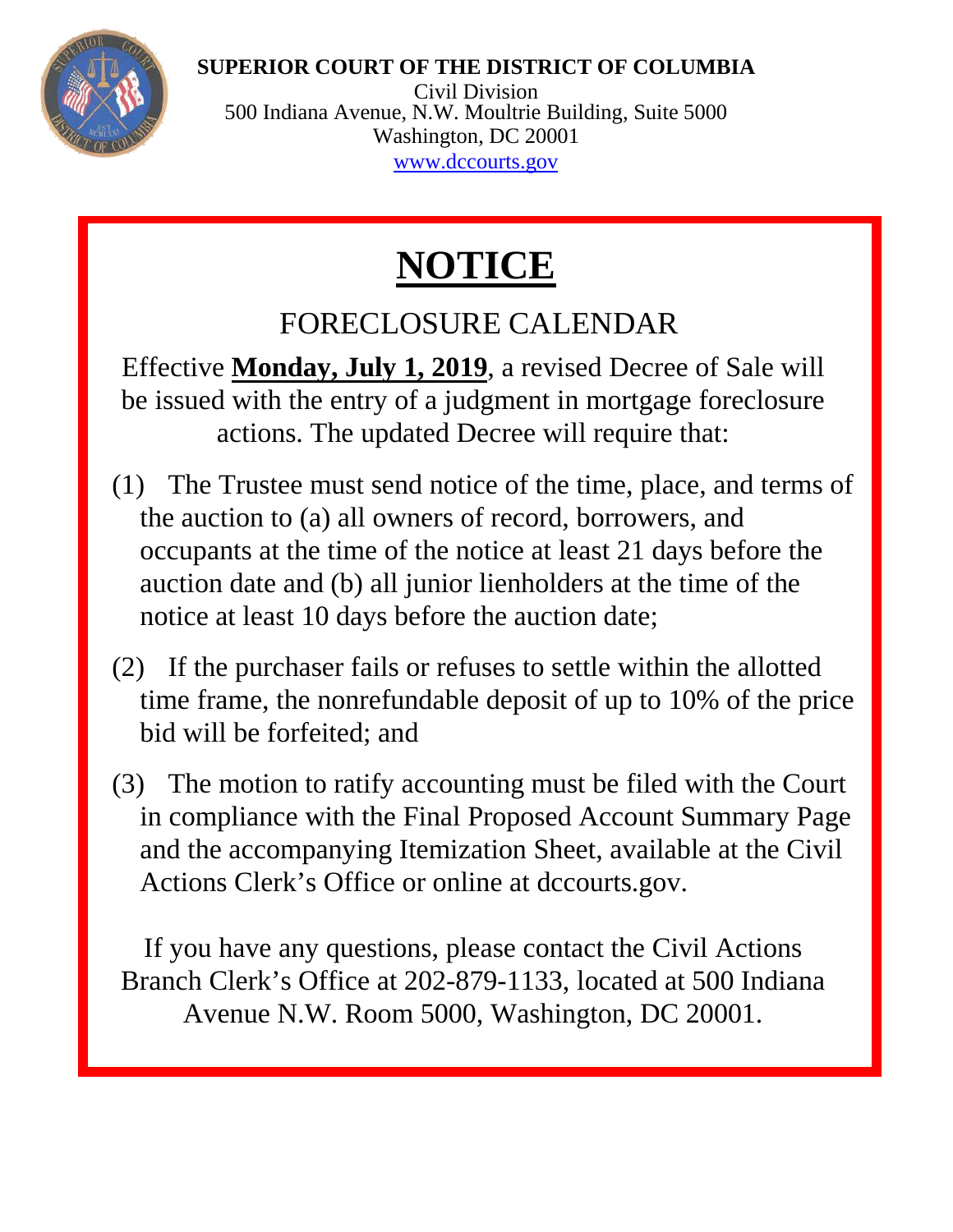To the extent that {Trustees} have been named as Substitute Trustees as to the Property, the same is ratified and confirmed, or, in the alternative, {Trustees} are appointed as Substitute Trustees for purposes of foreclosure. On the posting of a bond in the amount of \$25,000.00 into the Court, any of them, acting alone or in concert, may proceed to foreclose on the Property by public auction in accordance with the Deed of Trust and the following additional terms:

- 1. The Trustee(s) must mail, by certified mail, return receipt requested and by first class mail, notice of the time, place, and terms of the auction to (a) all owners of record, borrowers, and occupants at the time of the notice at least 21 days before the auction date and (b) all junior lienholders at the time of the notice at least 10 days before the auction date.
	- 2. In accordance with the contractual provisions in the Deed of Trust and Super. Ct. Civ. R. 308 (b)(1), the Trustees must advertise the time, place, and terms of the auction, in a newspaper of general circulation in the District of Columbia, once a week for four consecutive weeks leading up to the auction.
	- 3. The Trustees may employ an auctioneer for the sale process and incur reasonable costs associated therewith.
	- 4. In compliance with the contractual provisions in the Deed of Trust, the Trustees may appoint an attorney to appear on behalf of the Trustees to supervise and attend the sale.
	- 5. In accordance with the contractual provisions in the Deed of Trust, the Trustees may require a purchaser to post a nonrefundable deposit of up to 10% of the price bid in certified funds, may condition the right to bid or acceptance of bids upon a showing of said deposits, and may reserve the right to reject any bid made by anyone who does not have the deposit in hand at the auction.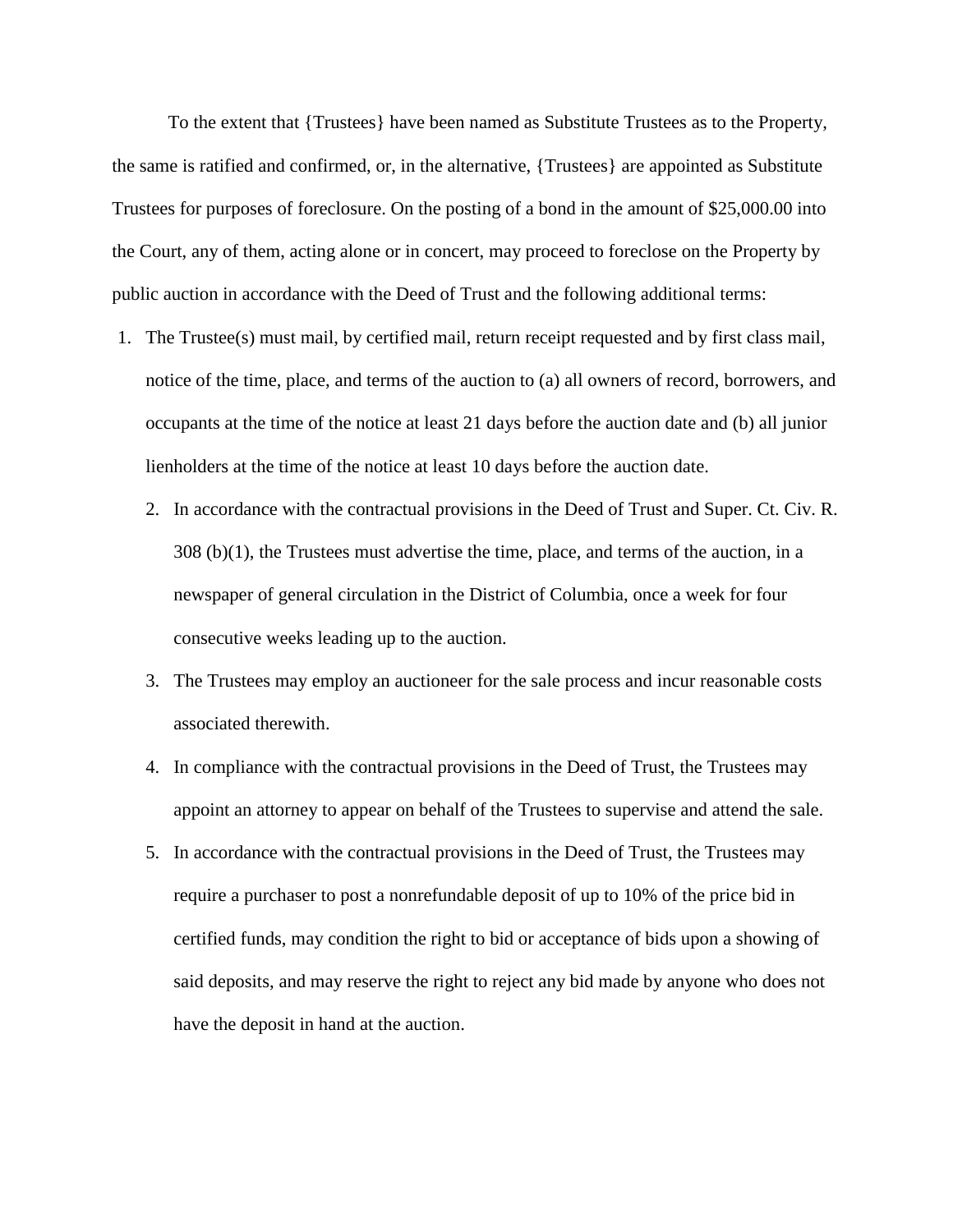- 6. The deposit required to bid at the auction is waived for the Noteholder and any of the Noteholder's successors or assigns.
- 7. Pursuant to D.C. Code § 42-817, the Noteholder may bid up to the amount owed on the Note plus all costs and expenses of sale on credit and may submit a written bid to the Trustees which shall be announced at sale.
- 8. The Trustees will hold any deposit in a non-interest bearing trust account.
- 9. The Trustees may establish additional terms of sale as may be appropriate in their judgment to promote the best price at the auction so long as any additional terms remain consistent with and do not alter the specific terms and conditions of the Deed of Trust and this Order and Decree of Sale.
- 10. The Trustees may enter into a contract of sale with the highest qualified bidder subject to ratification by the Court, and any memorandum of sale must indicate that the sale is subject to said ratification.
- 11. If a Third Party is successful at auction, the bond must be increased to the full amount of the purchase price, which must be posted prior to ratification by this court.
- 12. Pursuant to Super. Ct. Civ. R. 308 (b)(4), the Trustees must file a Verified Report of Sale with the court within 30 days of the auction. The Verified Report of Sale must specify the time, place, terms of the sale, the purchaser, the purchase amount, and the deposit held, together with an affidavit and documentation establishing that the Trustees complied with the notice and advertisement requirements set forth above.
- 13. In accordance with the contractual provisions in the Deed of Trust, and unless otherwise ordered at the time of ratification, settlement must occur by payment of all sums due under the bid in certified funds to the Trustees {Days from the Entry of an Order}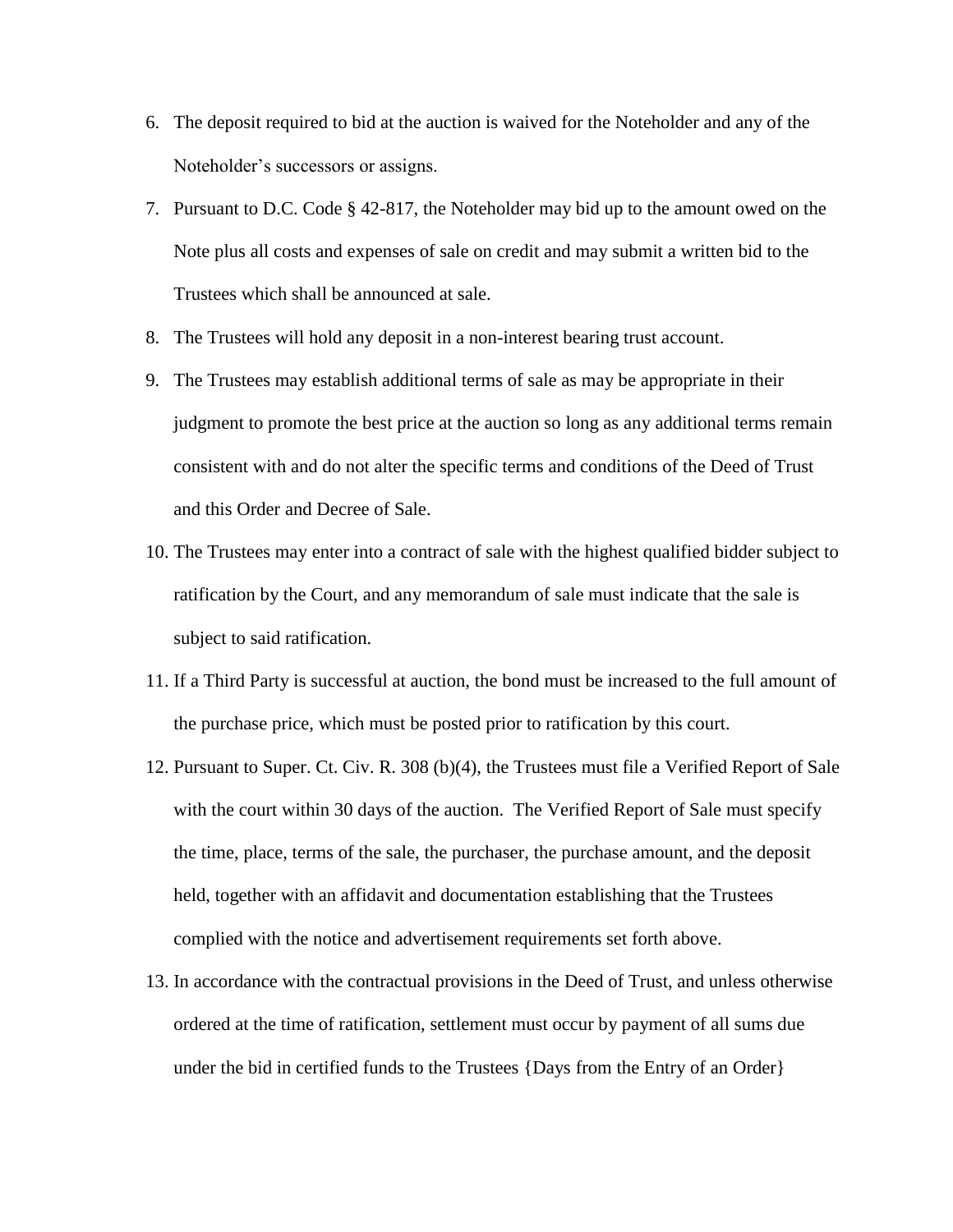ratifying the sale. If the purchaser fails or refuses to settle within the allotted time frame, the nonrefundable deposit of up to 10% of the price bid will be forfeited and the Trustees may apply the nonrefundable deposit toward costs, fees, or their compensation associated with the initial auction and the resale process. Any remaining amount must be credited to the underlying debt.

- 14. After the purchaser's funds submitted to the Trustees have cleared, the Trustees must execute and deliver a Trustees' Deed, transferring title to the purchaser. The purchaser is responsible for the costs of recording the Deed.
- 15. In compliance with the contractual provisions in the Deed of Trust and Super. Ct. Civ. R. 308 (d), within {Days of Settlement}, the Trustees shall file evidence of the settlement including a copy of the Trustee's Deed, a proposed accounting and distribution of funds, and a proposed order ratifying the distribution.
- 16. The motion to ratify accounting must be filed with the Court in compliance with the Final Proposed Account Summary Page and the accompanying Itemization Sheet, available online at dccourts.gov and in the Civil Actions Clerk's Office (500 Indiana Ave. N.W., Suite 5000, D.C. 20001). A completed copy of those documents must be provided to each owner of record, borrower, and all junior lien holders specified in paragraph 1, together with a notice that any claim or dispute with the proposed accounting and distribution must be filed within fourteen (14) days, and that if no claim or objection is filed, the accounting and distribution may be ratified by the court without further hearing.
- 17. In compliance with the Deed of Trust, the Trustees will be entitled to recover their costs incurred, including reasonable attorney's fees and commissions as authorized by the